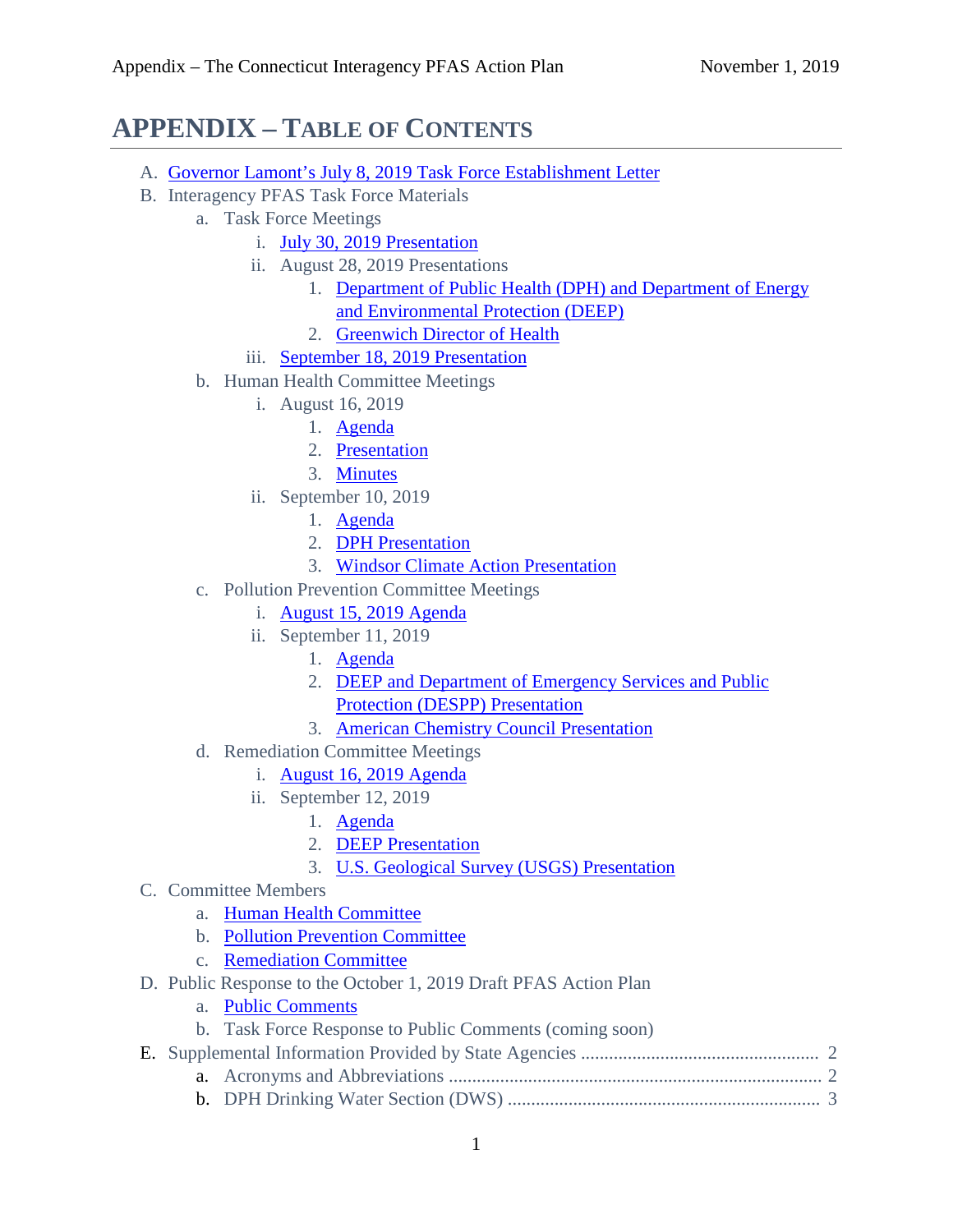# **SUPPLEMENTAL INFORMATION PROVIDED BY STATE AGENCIES**

### **ACRONYMS AND ABBREVIATIONS**

| A <sub>2</sub> L <sub>A</sub> | American Association for Laboratory Accreditation  |
|-------------------------------|----------------------------------------------------|
| <b>CAES</b>                   | <b>Connecticut Agricultural Experiment Station</b> |
| <b>CFSAN</b>                  | Centers for Food Safety and Applied Nutrition      |
| <b>CGS</b>                    | <b>Connecticut General Statutes</b>                |
| <b>DABA</b>                   | Department of Agriculture Bureau of Aquaculture    |
| <b>DOAG</b>                   | Department of Agriculture                          |
| <b>DEEP</b>                   | Department of Energy and Environmental Protection  |
| <b>DPH</b>                    | Department of Public Health                        |
| <b>DWS</b>                    | <b>Drinking Water Section</b>                      |
| <b>DWSRF</b>                  | Drinking Water State Revolving Fund                |
| <b>EHS</b>                    | <b>Environmental Health Section</b>                |
| <b>FDA</b>                    | U.S. Food and Drug Administration                  |
| <b>GCSL</b>                   | <b>Gulf Coast Seafood Laboratory</b>               |
| <b>GIS</b>                    | Geographic information system                      |
| <b>IEC</b>                    | <b>International Electrotechnical Commission</b>   |
| <b>ISO</b>                    | International Organization for Standardization     |
| <b>LHD</b>                    | Local health department                            |
| <b>NSSP</b>                   | <b>National Shellfish Sanitation Program</b>       |
| <b>PFAS</b>                   | Per- and polyfluoroalkyl substances                |
| PHL                           | <b>Public Health Laboratory</b>                    |
| <b>PWP</b>                    | Private Well Program                               |
| <b>PWS</b>                    | Public water system                                |
| <b>PURA</b>                   | <b>Public Utilities Regulatory Authority</b>       |
| <b>RCSA</b>                   | <b>Regulations of Connecticut State Agencies</b>   |
| <b>SOP</b>                    | Standard operating procedure                       |
| <b>STEAP</b>                  | <b>Small Town Economic Assistance Program</b>      |
| UCMR3                         | Third Unregulated Contaminant Monitoring Rule      |
| <b>UCONN</b>                  | University of Connecticut                          |
| <b>USDA</b>                   | U.S. Department of Agriculture                     |
| <b>USHUD</b>                  | U.S. Department of Housing and Urban Development   |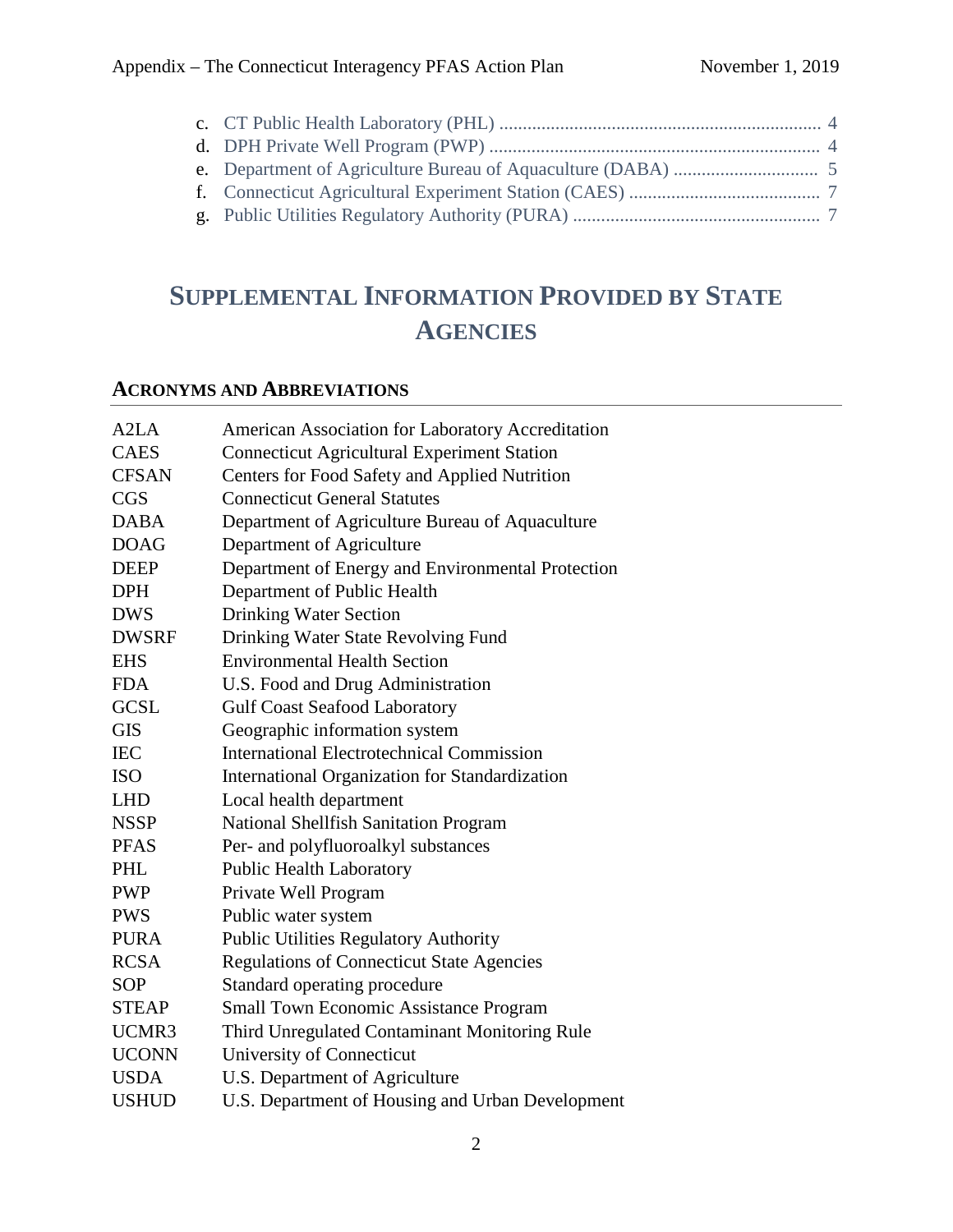#### **DEPARTMENT OF PUBLIC HEALTH DRINKING WATER SECTION (DWS)**

Proactive approaches to protecting public health are the cornerstone of [Connecticut public](https://portal.ct.gov/-/media/Departments-and-Agencies/DPH/dph/drinking_water/pdf/CTStatutesRegsforProtectionofDWSpdf.pdf?la=en)  [drinking water laws](https://portal.ct.gov/-/media/Departments-and-Agencies/DPH/dph/drinking_water/pdf/CTStatutesRegsforProtectionofDWSpdf.pdf?la=en) and policies. The following laws are being used as a part of the Department of Public Health (DPH) Drinking Water Section (DWS)'s per- and polyfluoroalkyl substances (PFAS) strategy:

- Connecticut is the only state in the nation that does not allow sewage discharges upstream of public drinking water surface supplies pursuant to [Connecticut General Statutes \(CGS\)](https://www.cga.ct.gov/current/pub/chap_446k.htm#sec_22a-417)  [22a-417.](https://www.cga.ct.gov/current/pub/chap_446k.htm#sec_22a-417) This statute provides Connecticut residents consuming public drinking water with a protective barrier from contaminants that are typically found in wastewater.
- Connecticut requires all public water systems that serve over 1,000 individuals to prepare a plan pursuant to [CGS 25-32d.](https://www.cga.ct.gov/current/pub/chap_474.htm#sec_25-32d) The contents of the plan are set forth in the Regulations of Connecticut State Agencies (RCSA) Section 25-32d-1 through 6. Each individual water supply plan contains ["an evaluation of source protection measures."](https://eregulations.ct.gov/eRegsPortal/Browse/RCSA/%7BFB1C6880-3C5C-49F4-A04E-03FAE5262CF2%7D) Circular [Letter 2018-20](https://portal.ct.gov/-/media/Departments-and-Agencies/DPH/dph/drinking_water/pdf/DWS-Circular-Letter-2018-20-PFAS-Eval-WSP-Systems.pdf) was sent to public drinking water systems that serve over 1,000 individuals requiring these public water systems to update their inventory of land use activities to include potential PFAS generators. The DWS worked with a subcommittee of the [CT Section of the American Water Works Association](https://ctawwa.org/content.php?page=Source_Water_Protection_Committee) to develop a spreadsheet for use by all of the public water systems subject to this statutory requirement. This spreadsheet was distributed to all applicable public water systems through Circular Letter [2019-03.](https://portal.ct.gov/DPH/Drinking-Water/DWS/Circular-Letters)
- Public drinking water systems that utilize surface water supplies must annually inspect all the properties within the public drinking water supply watersheds pursuant to **RCSA** [Section 19-13-B102\(b\)](https://eregulations.ct.gov/eRegsPortal/Browse/RCSA/%7B2D6B6B06-2C2B-473C-9CC8-2C3AE5176549%7D) and report to the DWS on their inspection results. The goal of these inspections is to identify violations of the Public Health Code and work with the appropriate authority to ensure that appropriate measures are implemented to protect public health. New for the 2019 inspection cycle, the public water systems will have identified potential PFAS generators and inspected them.

The DWS is using its authority under [CGS 16-262m](https://www.cga.ct.gov/current/pub/chap_283.htm#sec_16-262m) and [CGS 25-32](https://www.cga.ct.gov/current/pub/chap_474.htm#sec_25-32) to require new public drinking water source applicants to test sources of supply for the presence of the six PFAS tested as part of the Third Unregulated Contaminant Monitoring Rule (UCMR3) and provide analysis results to DPH prior to DPH approval of the use of new public drinking water sources of supply. The DPH notified all public water systems and local directors of health of this requirement through [Circular Letter 2018-19.](https://portal.ct.gov/-/media/Departments-and-Agencies/DPH/dph/drinking_water/pdf/DWS-Circular-Letter-2018-19-PFAS-UPDATE.pdf) The State of Connecticut's Drinking Water State Revolving Fund (DWSRF) is a viable source of funding for public water systems (PWSs) to offset the costs associated with the installation of a water treatment system to address PFAS-contaminated sources of supply, or utilization of alternative potable drinking water sources. The DWSRF program provides long-term below market rate loans to community, and non-profit noncommunity public water systems to finance necessary infrastructure improvement projects. Loans have interest rates at approximately half the market rates with repayment terms that can be extended up to 20 years.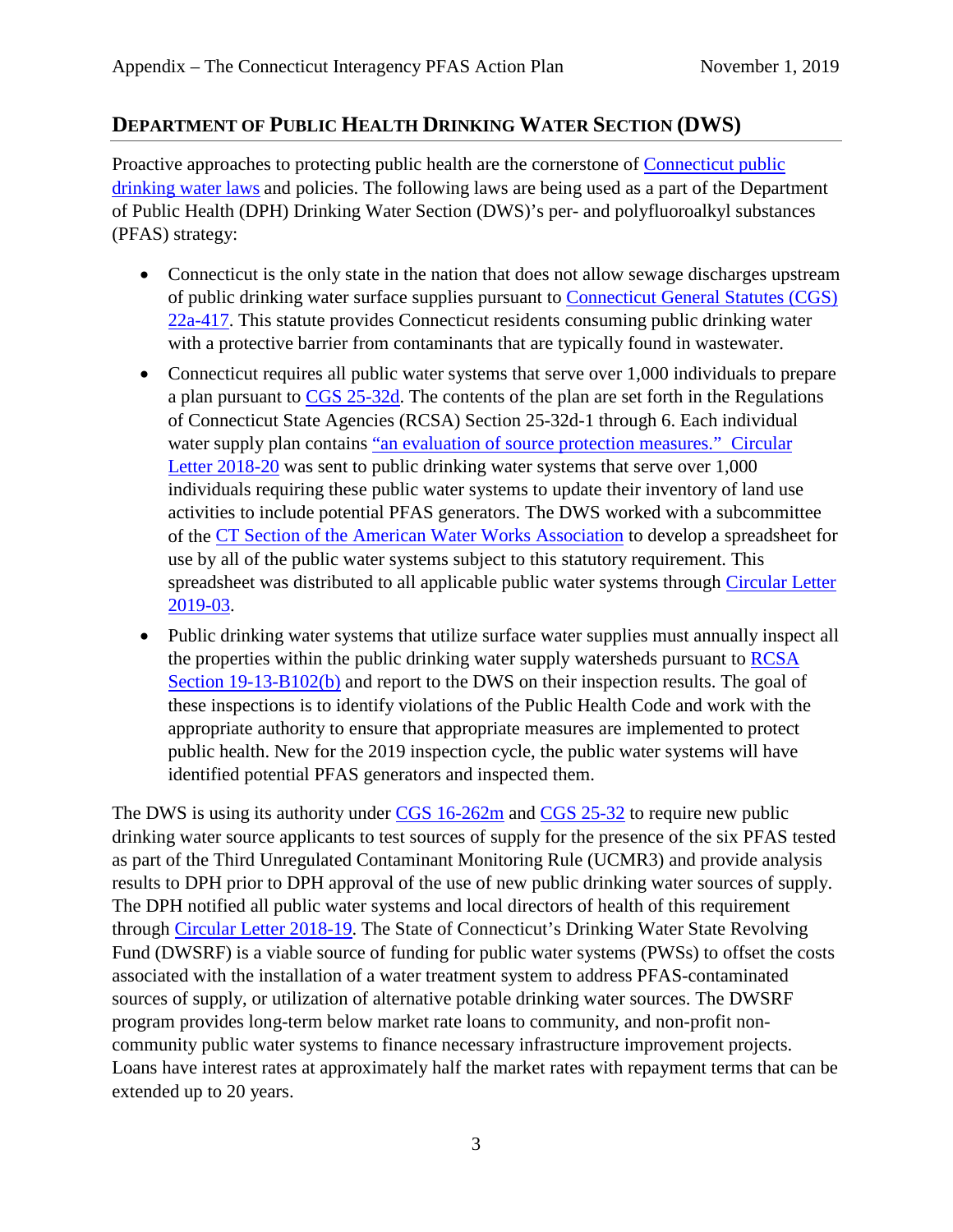Certain projects may be eligible for Federal subsidization and/or State grant-in-aid as detailed annually in the Intended Use Plan. Any available state grant-in-aid funding is provided through the [Public Water System Improvement Program.](http://www.ct.gov/dph/cwp/view.asp?a=3139&q=557188)

The DWSRF program supports and recognizes strong infrastructure sustainability programs that emphasize prevention as a tool for ensuring long term safe and affordable drinking water to Connecticut's residents. The program also places an emphasis on providing loans to small water systems and communities most in need. PWSs which serve fewer than 10,000 persons are strongly encouraged to apply. Although PWSs of all sizes can take advantage of the program's benefits.

The DWSRF also has a Small Loan Program which offers streamlined procedures for PWSs to receive funding for projects that cost less \$100,000 and do not involve construction activities, such as construction of new facilities, renovation of existing buildings, demolition or site work.

As mentioned in the Action Plan, the DWSRF is adding incentives for projects in which the primary purpose of which is to provide proactive measures to eliminate, reduce or treat unregulated contaminants, such as PFAS, that have been determined by the DPH Commissioner to present an unacceptable public health risk, or are listed in the EPA's Unregulated Contaminant Monitoring Rule.

For more information on the DWSRF, and how to apply for financial assistance, please check the DWSRF website at [https://portal.ct.gov/DPH/Drinking-Water/DWS/Drinking-Water-State-](https://portal.ct.gov/DPH/Drinking-Water/DWS/Drinking-Water-State-Revolving-Fund-Program)[Revolving-Fund-Program,](https://portal.ct.gov/DPH/Drinking-Water/DWS/Drinking-Water-State-Revolving-Fund-Program) or contact the DWSRF program at 860-509-7333.

Some other potential sources of funding that can be considered include the Small Town Economic Assistance Program (STEAP), US Department of Agriculture (USDA), and the US Department of Housing and Urban Development (USHUD).

### **CT PUBLIC HEALTH LABORATORY (PHL)**

The CT Public Health Laboratory (PHL) has been investigating the feasibility of bringing analysis of selected PFAS in drinking water to the laboratory. The CT PHL reached out to other state public health laboratories and private labs that have this testing capability in order to better understand the complexities and issues associated with this testing. One major consideration is where this testing best fits into our current laboratory design and how much space and special configuration will be needed to the current laboratory space. The large number of possible cross contaminants makes the location of the preparation, extraction and instrumental analysis of the drinking water a critical consideration. If it is decided to bring this testing to the CT PHL, a segregated clean room will need to be configured utilizing available expansion space at the lab.

### **DEPARTMENT OF PUBLIC HEALTH PRIVATE WELL PROGRAM (PWP)**

The Private Well Program (PWP), a unit within the DPH Environmental Health Section (EHS), routinely provides technical assistance to a variety of stakeholders including private well users, local health departments (LHDs), the Department of Energy and Environmental Protection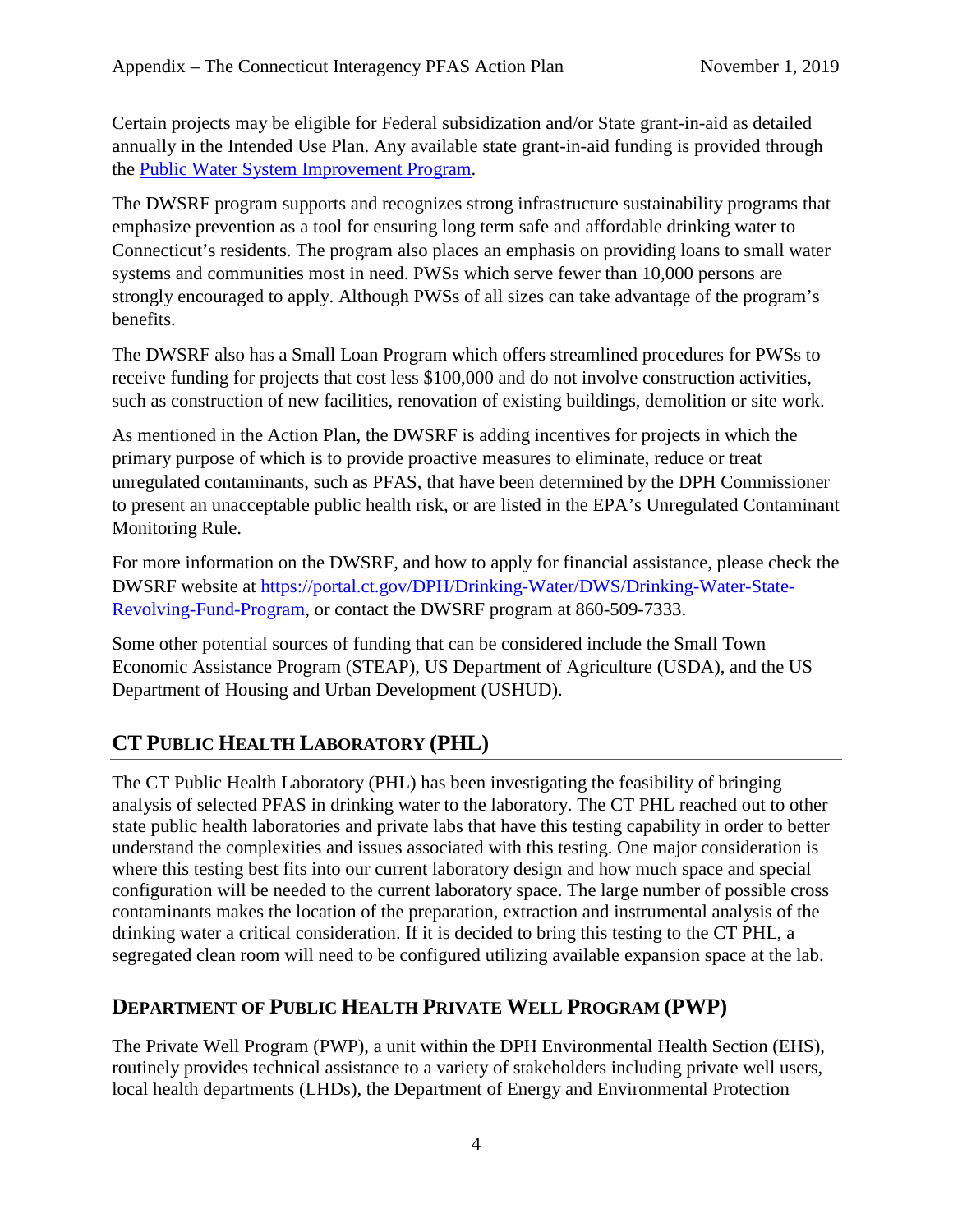(DEEP), and the private well work force. The PWP also creates and maintains educational materials for CT private well users and the private well work force.

The [Private Well Contamination Coordination Protocol](https://portal.ct.gov/DPH/Environmental-Health/Private-Well-Water-Program/Private-Well-Contamination-Coordination-Protocol) was created by the PWP with extensive input from and in collaboration with the CT DEEP Remediation Division and CT Association of Directors of Health. The protocol, finalized in September 2017, provides generic responses that the CT DPH EHS, CT DEEP, and CT local health departments can implement when elevated levels of man-made or naturally occurring contaminants are discovered in an area with private wells. PFAS are covered under the "man-made contaminants" section of the protocol. The The PWP will continue to maintain, use, and promote the protocol.

The PWP is working toward development of a state-wide geographic information system (GIS) private well database which would assist in identifying the location of private wells that may be impacted from nearby potential PFAS pollution sources. When new contamination is identified, the database should make it easier to identify private wells that could be impacted by the contamination and communicate with potentially impacted property owners so that well testing can be arranged and/or risk communication information can be provided.

The private well GIS database can be developed using existing GIS layers showing locations of public water system services areas and municipality GIS layers showing locations of property parcels. Parcels not located immediately adjacent to a road where a community public water system is located can be assumed to be supplied by a private well. Parcels immediately adjacent to a road where public water is located can be assumed to be supplied by the community public water system, but will require further review and verification by the community public water system to determine whether they are connected. Parcels determined to not be supplied by the community public water system will be listed as supplied by a private well. Completing this exercise for all 169 Connecticut towns will identify whether developed parcels are supplied by public water or a private well. Once this GIS layer is created, its maintenance and upkeep will be determined based on available resources and future needs.

### **DEPARTMENT OF AGRICULTURE BUREAU OF AQUACULTURE (DABA): SHELLFISH PROGRAM MANAGEMENT RELATED TO PFAS**

The Connecticut Department of Agriculture (DOAG) Bureau of Aquaculture (DABA) is the lead agency for the regulation of molluscan shellfish and aquaculture for the State. The regulation of molluscan shellfish falls under regulations of the National Shellfish Sanitation Program (NSSP), the Federal/State cooperative program overseen by the U. S. Food and Drug Administration (FDA). Shellfish producing states are required to establish a program to protect the public health of consumers by assuring the sale or distribution of shellfish from safe sources and assuring shellfish have not been adulterated during cultivating, harvesting, processing, shipping, or handling.

Molluscan shellfish, such as oyster, clams, and mussels are filter feeding organisms that pump large quantities of water through their bodies. During this process, molluscan shellfish can concentrate microorganisms, toxigenic micro-algae and poisonous or deleterious substances from the environment is present. As required by the NSSP, a shellfish growing area must be placed in the prohibited classification when the sanitary survey or marine biotoxin surveillance program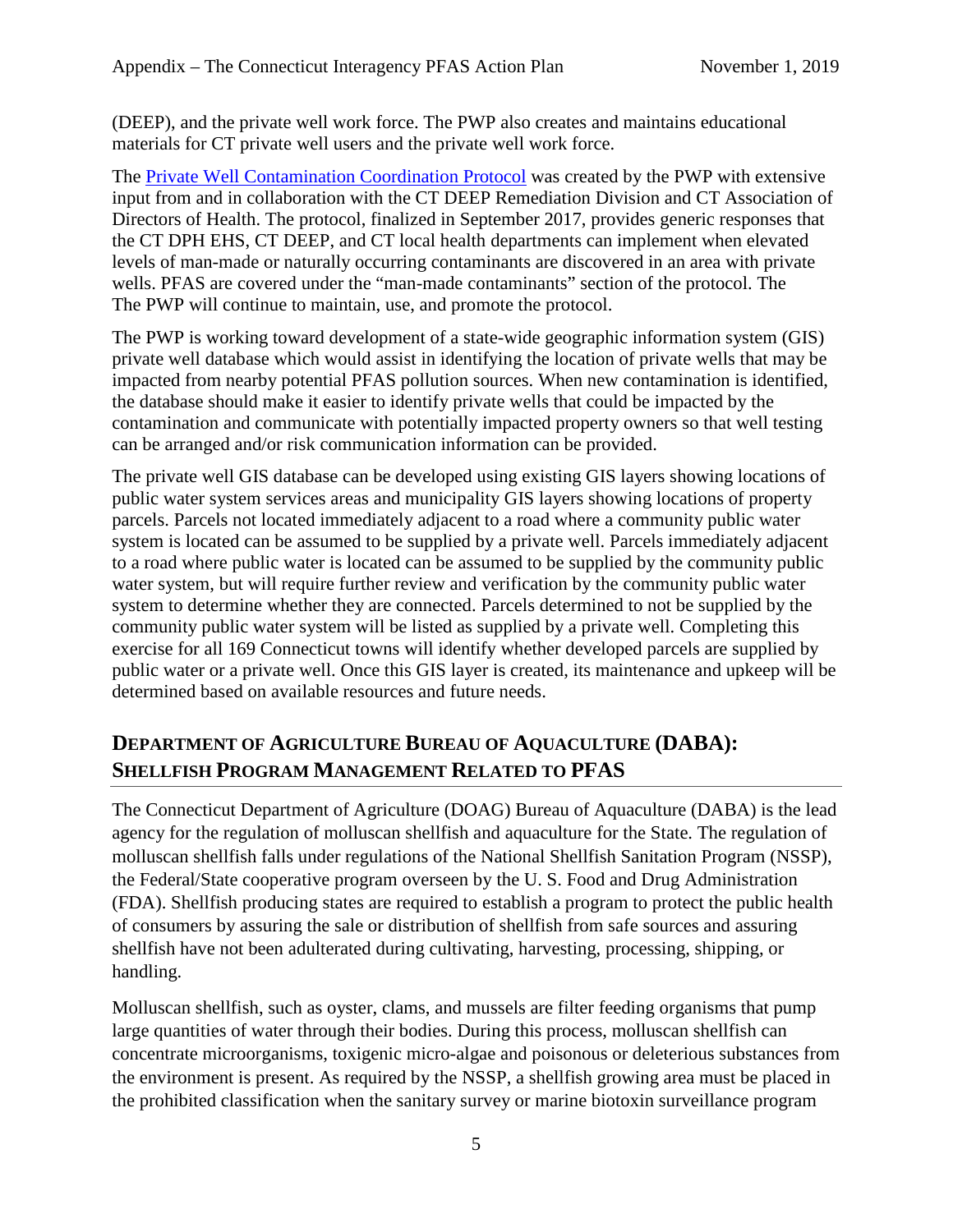indicates that fecal material, pathogenic microorganisms, poisonous or deleterious substances, marine biotoxin, or radionuclides have the potential to impact the growing area. The NSSP Model Ordinance also requires that a growing area for which there is no sanitary survey be placed in the prohibited classification as a precautionary measure. Taking shellstock from a prohibited area for any human food purpose is not allowed.

In Connecticut, water bodies that have a history of contamination, or are currently exposed to contaminants through a direct industrial or wastewater discharge, are classified as Prohibited and are unlikely to pose a significant route of human exposure to PFAS compounds. There may be isolated situations whereby a potential source of PFAS compounds is identified through sanitary survey as having the potential to impact shellfish growing areas. These potential sources are in the process of being identified by DABA environmental analyst staff and growing areas will be prioritized for shellfish tissue testing for PFAS compounds as resources and analytical capabilities are developed, as per Strategic Focus 1 - Protect the Health of Connecticut's Citizens: Minimizing Environmental Exposure to PFAS:

**Strategic Focus 1, Item 11:** Identify, prioritize, and evaluate other potential sources of PFAS exposure to humans, including but not limited to fish, shellfish, dairy, other agricultural products, and food service ware.

In addition to the appropriate classification of water bodies suspected to be impacted by PFAS, an action plan will be developed that includes procedures for emergency response following a release of PFAS compounds into an area that is open for the harvest of shellfish. The DABA has procedures in place that include notification by DEEP in case of any type of release that has the potential to impact shellfish growing areas. DABA staff are on call 24 hours a day to take immediate action to close shellfish growing areas in case of this type of emergency. The DABA works with municipalities and DEEP Environmental Conservation Officers to implement emergency closures in order to prevent the harvest of contaminated shellfish.

It is critical that the DABA have the resources to allow shellfish specialists to act quickly following a PFAS release. Closures may be implemented immediately following a PFAS release, however a strategy for assessing impacts to shellfish will be required to reopen areas following an event. The development of in-state analytical capabilities through state partner agencies and/or university laboratories [DPH, the Connecticut Agricultural Experiment Station (CAES), and the University of Connecticut (UCONN), etc.] will be necessary to ensure the ability of DABA staff to respond in a timely manner following an event.

The DABA works closely with the FDA, the federal agency that oversees state shellfish programs. The FDA Centers for Food Safety and Applied Nutrition (CFSAN) operates the Gulf Coast Seafood Laboratory (GCSL), the agency that provides analytical services in support of seafood commodities, including shellfish. In case of an emergency event, the DABA may request testing services and guidance from the CFSAN and GCSL.

Response to a PFAS release that impacts open shellfish harvest areas will require the implementation of an emergency action plan: